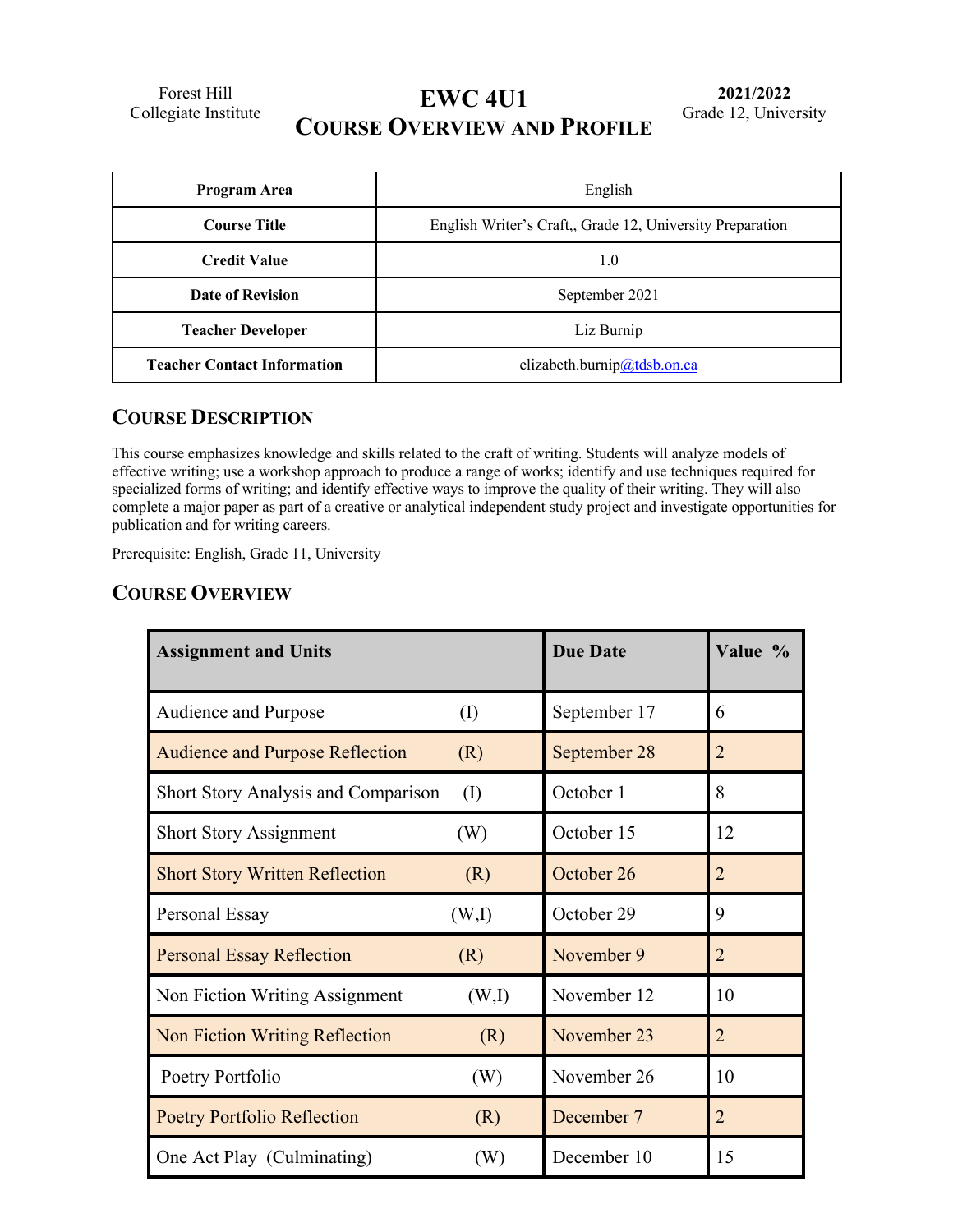| One act Play Reflection<br>(K)                   | January 4                    |         |
|--------------------------------------------------|------------------------------|---------|
| One Act Play Presentation (Culminating) $(W, I)$ | January 7-11                 | 15      |
| Week of Amnesty and Catch up                     | Week of January<br>$17 - 20$ | various |
| <b>Final Overall Writing Reflection</b>          | January 20                   |         |

*Highlighted reflections are done on the day after assignment is returned and done in class with self reflection on the writing process learned and discovered in assignments*

**\*Please Note: Every attempt will be made to follow the above content, timelines and due dates; however, some or all may be subject to change as circumstances require over the course of the semester***.* 

#### **ASSESSMENT AND EVALUATION**

- The primary purpose of assessment and evaluation is to improve student learning.
- Assessment is when teachers examine student contributions to class activities and discussions, process work for assignments and projects, and other course performances that accurately reflect how well a student is achieving curriculum expectations in a course. The teacher uses this information to give students feedback they can use while completing tasks that will be evaluated.
- Evaluation refers to the process of assigning a mark to represent how the student's work demonstrates their achievement of established criteria.
- The achievement chart provides a standard, province-wide method for teachers to use in assessing and evaluating students' achievement. Students are evaluated according to major categories, or strands, in each course. Ministry curriculum documents provide detailed descriptions of student achievement levels.
- In order to help you achieve success in this course, your teacher will use a variety of teaching, assessment, and evaluation strategies throughout the course to maximize your opportunities both to learn and demonstrate your learning.

| Term / Culminating                                                                                                                                                                            | <b>Strand</b> | Weight |
|-----------------------------------------------------------------------------------------------------------------------------------------------------------------------------------------------|---------------|--------|
| <b>Investigating Writing</b><br>(Investigation)<br>Term<br><b>Practicing Writing</b><br>70% of your overall grade in this<br>(Application)<br>course<br>Reflecting on Writing<br>(Reflection) |               | 40%    |
|                                                                                                                                                                                               |               | 45%    |
|                                                                                                                                                                                               |               | 15%    |

This chart describes how you will be evaluated in this course:

| Culminating<br>30% of your overall grade in this | Culminating |     |
|--------------------------------------------------|-------------|-----|
| course                                           |             | 30% |
|                                                  |             |     |